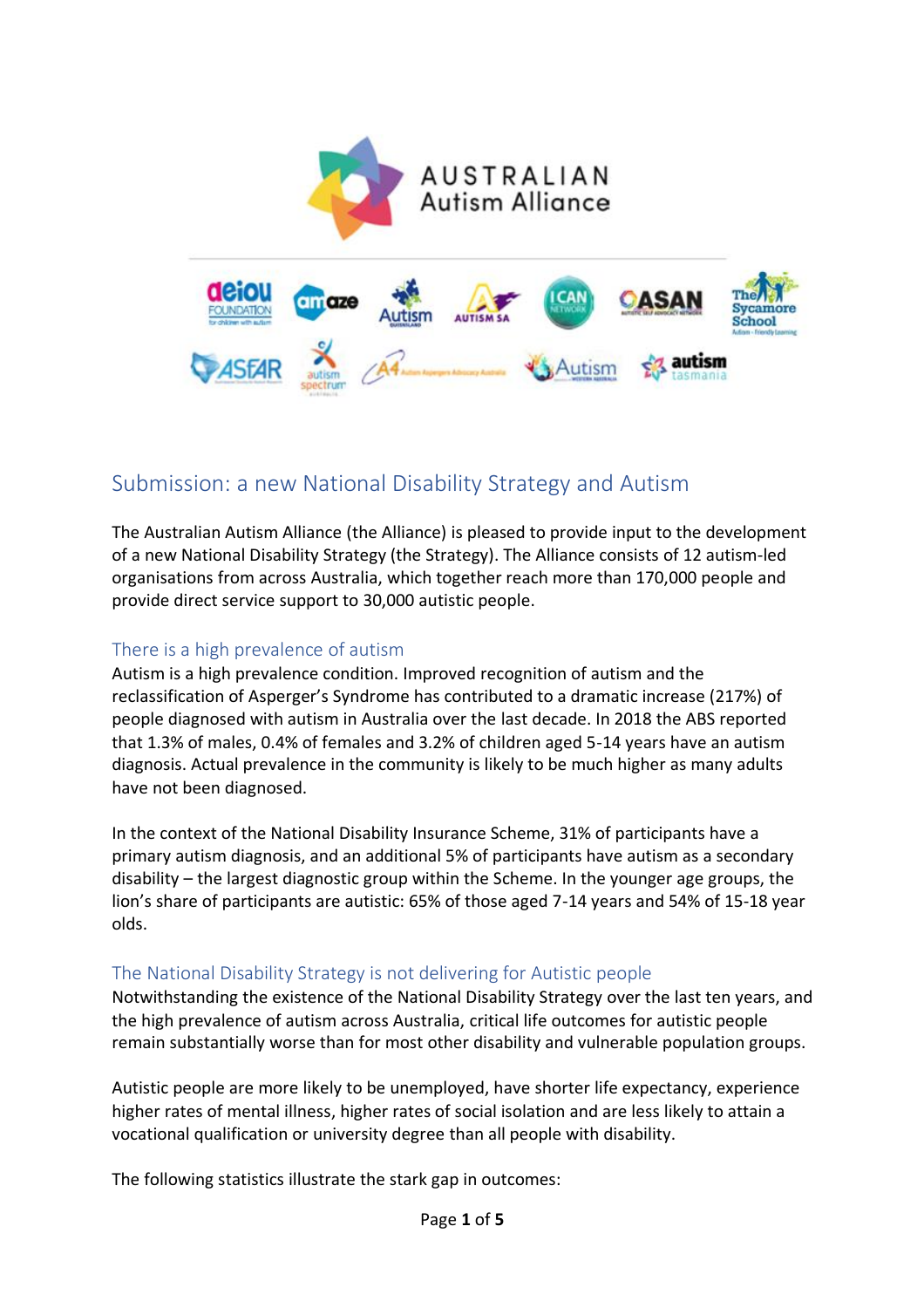- Approximately 33% of autistic students leave school by year 10, compared to 19% of students with disability.
- Autistic people are underrepresented in Vocational Education and Training, with 17.9% having a Certificate III, diploma or advanced diploma as their highest qualification, compared with 29.4% of all people with disability.
- Autistic people are half as likely to attain a bachelor degree or higher as all people with disability.
- As recently as 2018, unemployment among autistic people was at 34.1%. More than three times the rate for people with disability, and almost eight times the rate of people without disability.<sup>1</sup>
- Social isolation is a continuing challenge, with more than 66% of respondents to an Alliance survey reporting feeling socially isolated, compared with 32% of people with disability<sup>2</sup>.
- Autistic people have a life expectancy of 20-36 years shorter than the general population,<sup>3</sup> compared to a life expectancy of 10 years shorter for people with disability.<sup>4</sup>

Importantly, these outcomes are not primarily caused by the 'disability' of autism itself, but rather by a lack of an enabling and supportive environment. The statistics reflect the myriad ways that key systems and structures in our communities are not accessible to autistic people.

There is high aspiration and huge untapped talent in the autistic community, which can be unleashed if systemic barriers are knocked down and replaced with enablers proven to assist autistic people.

## A National Autism Strategy is needed to complement the National Disability Strategy

There is a clear need for a specific National Autism Strategy to complement the next iteration of the National Disability Strategy.

<sup>1</sup> Australian Bureau of Statistics, 2018. *4430.0 Disability, Ageing and Carers, Australia: Summary of Findings 2018.* Available at:

[https://www.abs.gov.au/ausstats/abs@.nsf/Latestproducts/4430.0Main%20Features102018?opendocument&tabname=S](https://www.abs.gov.au/ausstats/abs@.nsf/Latestproducts/4430.0Main%20Features102018?opendocument&tabname=Summary&prodno=4430.0&issue=2018&num=&view=) [ummary&prodno=4430.0&issue=2018&num=&view=](https://www.abs.gov.au/ausstats/abs@.nsf/Latestproducts/4430.0Main%20Features102018?opendocument&tabname=Summary&prodno=4430.0&issue=2018&num=&view=)

<sup>2</sup> Australian Federation of Disability Organisations. Available at: [https://www.afdo.org.au/about-australians-with](https://www.afdo.org.au/about-australians-with-disability/community-and-social-participation/)[disability/community-and-social-participation/](https://www.afdo.org.au/about-australians-with-disability/community-and-social-participation/)

<sup>3</sup> Hirvikoski T et al 2015. *Premature mortality in autism spectrum disorder.* Available at: [https://pubmed.ncbi.nlm.nih.gov/26541693/;](https://pubmed.ncbi.nlm.nih.gov/26541693/) Guan J, Li G. *Injury mortality in individuals with autism*. Available at: <https://pubmed.ncbi.nlm.nih.gov/28323463/>

<sup>4</sup> Majer M et al 2011. *Mortality Risk Associated With Disability: A Population-Based Record Linkage Study.* Available at: <https://www.ncbi.nlm.nih.gov/pmc/articles/PMC3222426/>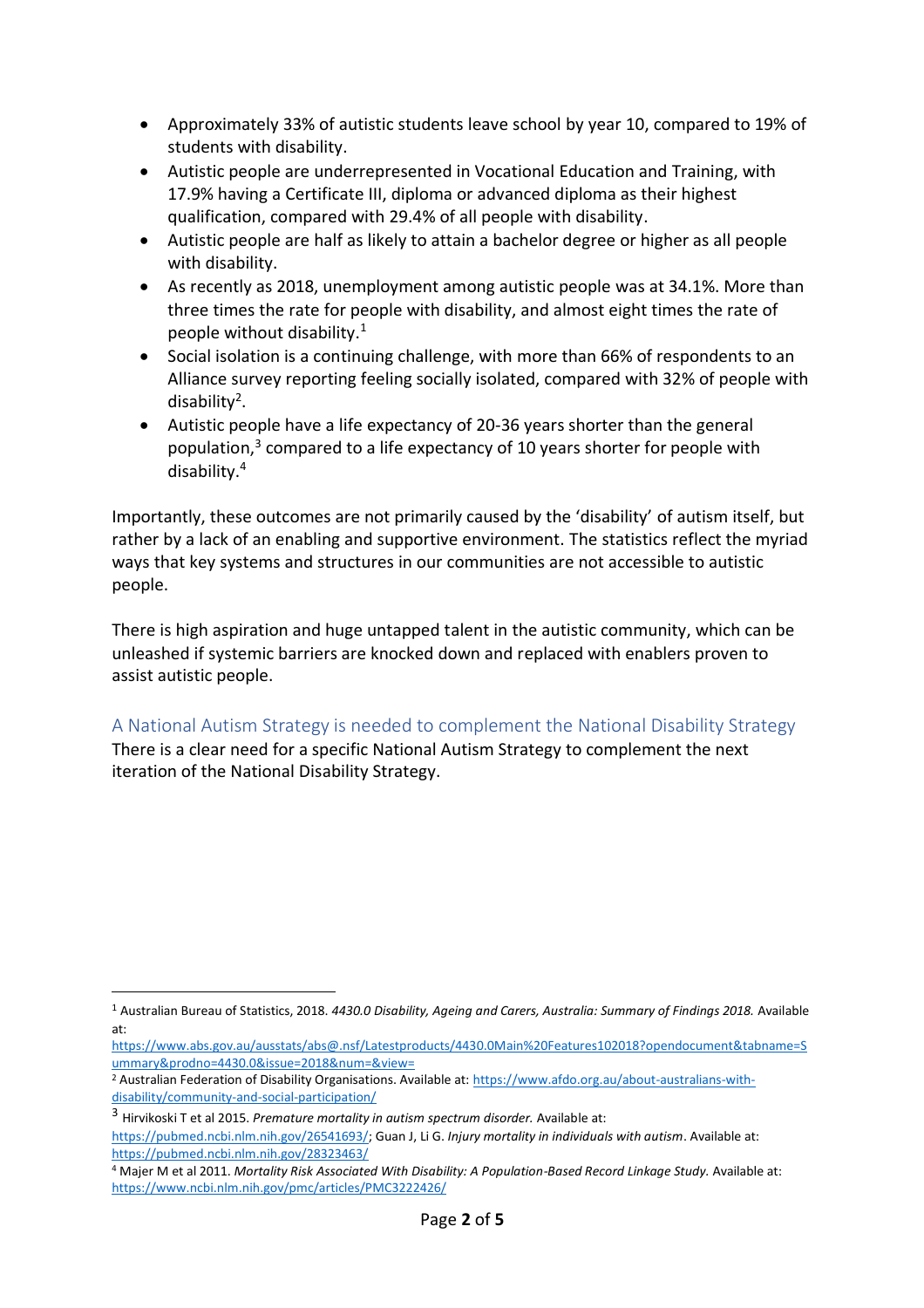A National Autism Strategy would build on the ambitions and measures of the general Strategy, and buttress it with specific and targeted measures to address the distinct challenges and enablers of autistic people.

A National Autism Strategy would create an intentional and coherent approach to shifting the dial on outcomes for autistic

*The large numbers of people with autism, the distinct challenges faced, and the opportunity to make significant gains with a well targeted and tailored response make an autism-specific strategy a national imperative*

people. It would provide an overarching and bi-partisan framework to drive coordinated and mutually reinforcing policy, research, service, and program responses across different domains and jurisdictions. It would cover autistic people across the life course – including through key life transitions – and across the spectrum.

Such a tailored approach cannot be delivered through a generalist disability strategy. The Victorian approach is instructive, with a general disability strategy providing the overarching architecture that other cohort-specific strategies hang off. ['Absolutely](https://www.statedisabilityplan.vic.gov.au/)  [Everyone'](https://www.statedisabilityplan.vic.gov.au/) is Victoria's state disability plan. It guides action against key outcome indicators across all Victorian Government departments and offers the overarching governance and policy framework for the [Victorian](https://www.statedisabilityplan.vic.gov.au/application/files/5115/7543/9606/1805022_Victorian_Autism_Plan-WEB.pdf) Government. A discrete autism strategy – the Victorian [Autism Plan](https://www.statedisabilityplan.vic.gov.au/application/files/5115/7543/9606/1805022_Victorian_Autism_Plan-WEB.pdf) - has been developed within that frame. The two strategies are designed to fit together. For example, strategic themes and outcomes under the Victorian Autism Plan are linked to those in the overarching disability strategy (Absolutely Everyone).

The Alliance submits that situating a National Autism Strategy to be a complementary component of the next National Disability Strategy is both possible and preferable.

While there are some that will contend that a revamped National Disability Strategy is sufficient to cover all disabilities, the Alliance respectfully disagrees. We acknowledge the excellent work that has been done in cross-disability policy, leading to major gains in support and resourcing for the disability community. However, despite all this work, key indicators and outcomes for autistic people have not advanced. This is unacceptable.

The call for a National Autism Strategy is not coming exclusively from the autism community, rather there is a broad consensus about the need. A range of organisations including The Royal Australasian College of Physicians, the Autism Cooperative Research Centre, Scope and the University of Melbourne, and the Australian Association of Social Workers recommend an autism specific strategy in their submissions to the current Senate Inquiry into Autism.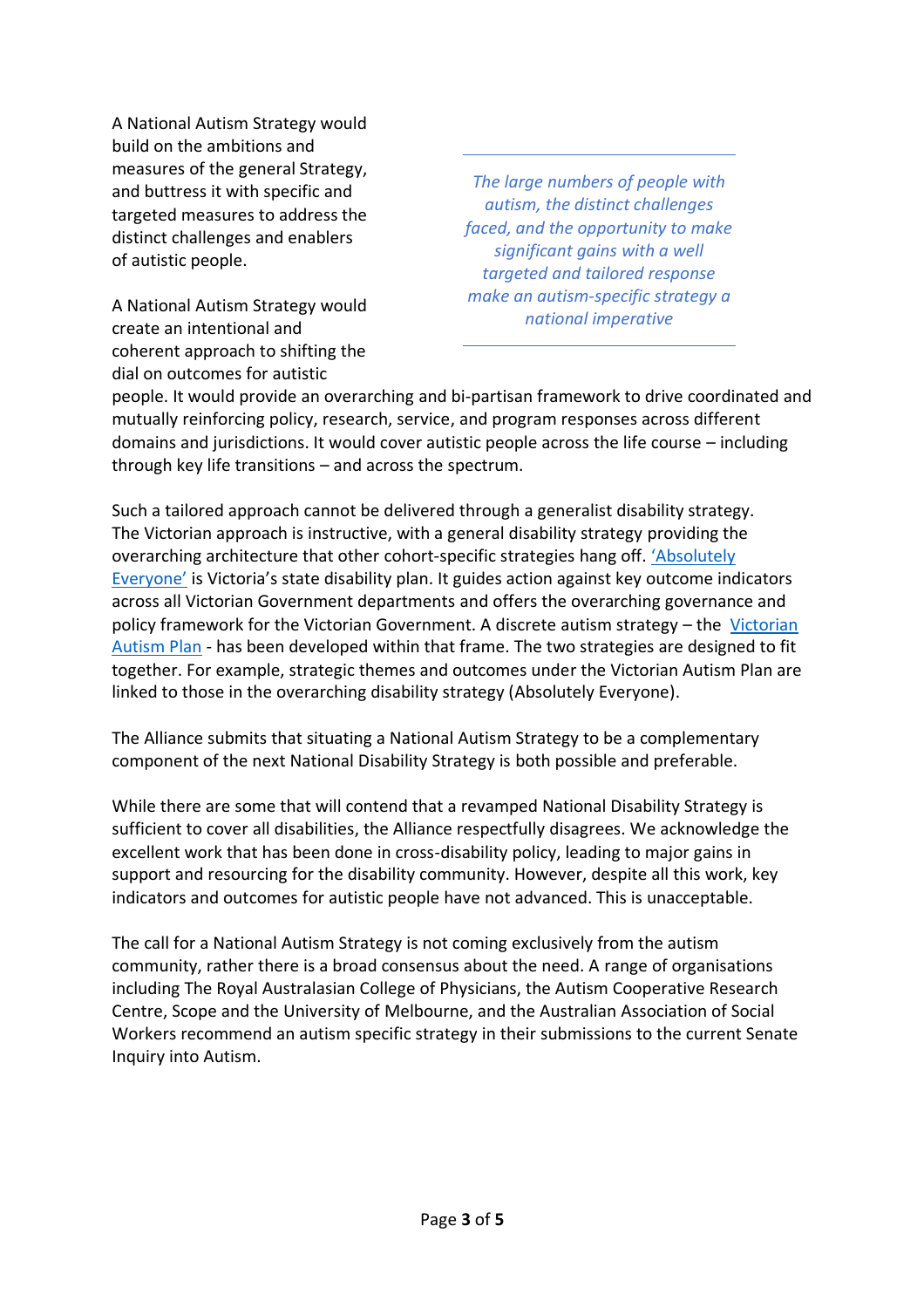# There are significant opportunities to strengthen the next iteration of the National Disability Strategy

The Alliance supports the high level vision, outcome areas and guiding principles proposed for the new Strategy. We also support the proposal that the Strategy include a greater emphasis on improving community attitudes towards disability.

### **Strong and transparent measures are critical – including comparisons between jurisdictions and disability groups**

A fundamental flaw of the current National Disability Strategy is the absence of an outcomes framework. This has made it challenging to learn about what is working, or to track change or to hold governments and mainstream service providers to account.

The Alliance welcomes the clear intent to enhance measures and accountability in the refreshed National Disability Strategy.

We support the inclusion of an outcomes framework and see this as an essential element in tracking whether the National Disability Strategy is delivering actual change for people with disability.

Principles and ambitions need to be matched with formal accountabilities for performance against targets, coupled with a structured public reporting mechanism.

Proposed options for reporting against the outcomes framework do not go far enough. A higher degree of accountability is needed to ensure governments at all levels continue to drive change within their remits. This would include each state, territory and federal minister with portfolio responsibility reporting to their respective parliaments about actions taken during the preceding 12-month period and progress against key outcome indicators.

Comparison of outcomes across Australia's different jurisdictions, across different disabilities, and for key population groups including females, culturally and linguistically diverse people, and First Nations peoples will be crucial to understanding challenges and tailoring responses. Such transparent reporting is an essential means of supporting a culture of continuous improvement.

> *The opportunity to make meaningful in-roads into the priority areas proposed in the Strategy cannot be missed and must be reflected with a sincere approach to transparent reporting and public accountability.*

### **The Strategy needs to be backed by resourcing to support meaningful change**

The challenges posed by the response to the pandemic are significant, however the longterm engagement and uplift of people with disability in Australia is a commitment and priority that will continue and pay dividends into the future.